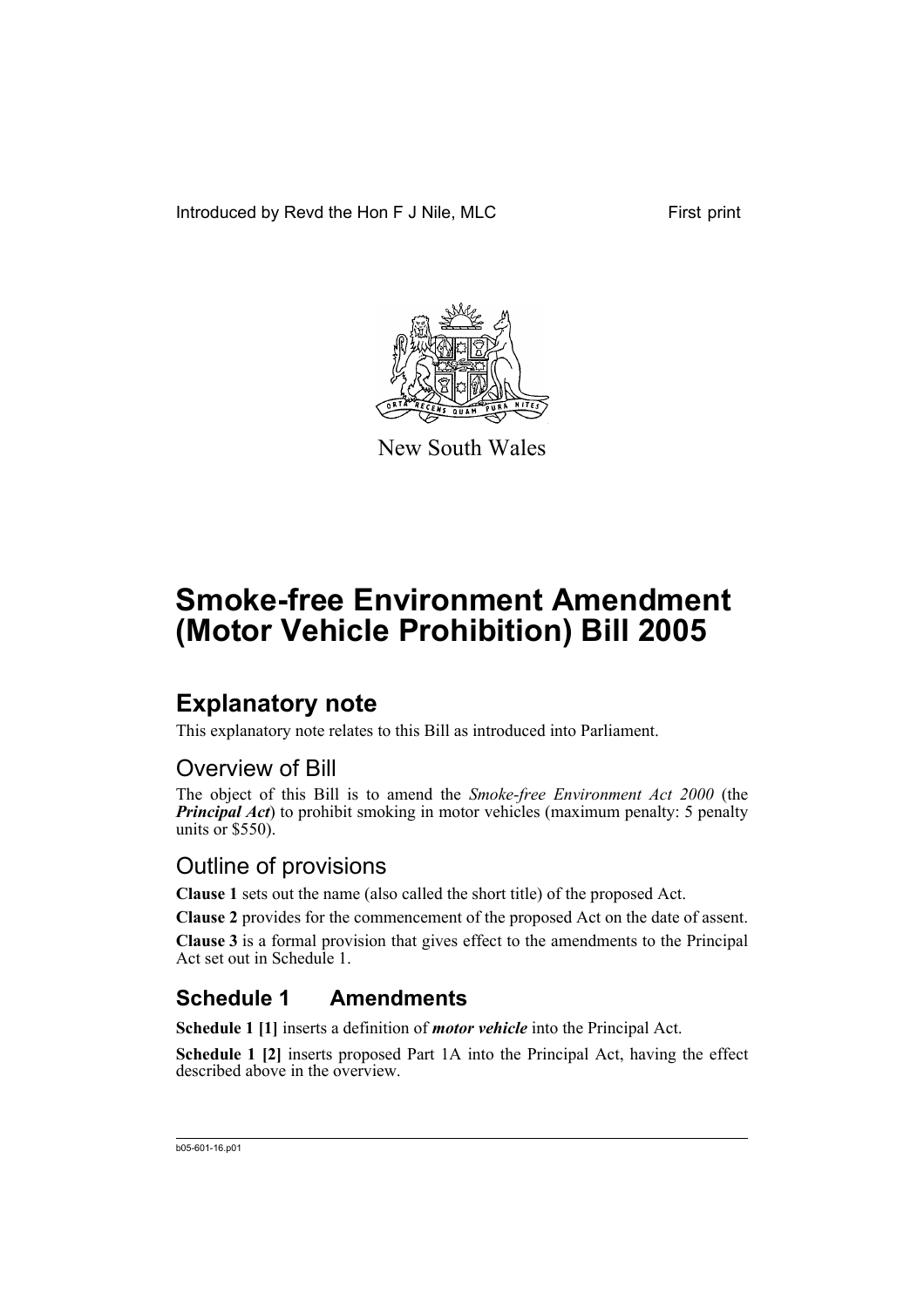Smoke-free Environment Amendment (Motor Vehicle Prohibition) Bill 2005

Explanatory note

**Schedule 1 [3] and [4]** contain consequential amendments.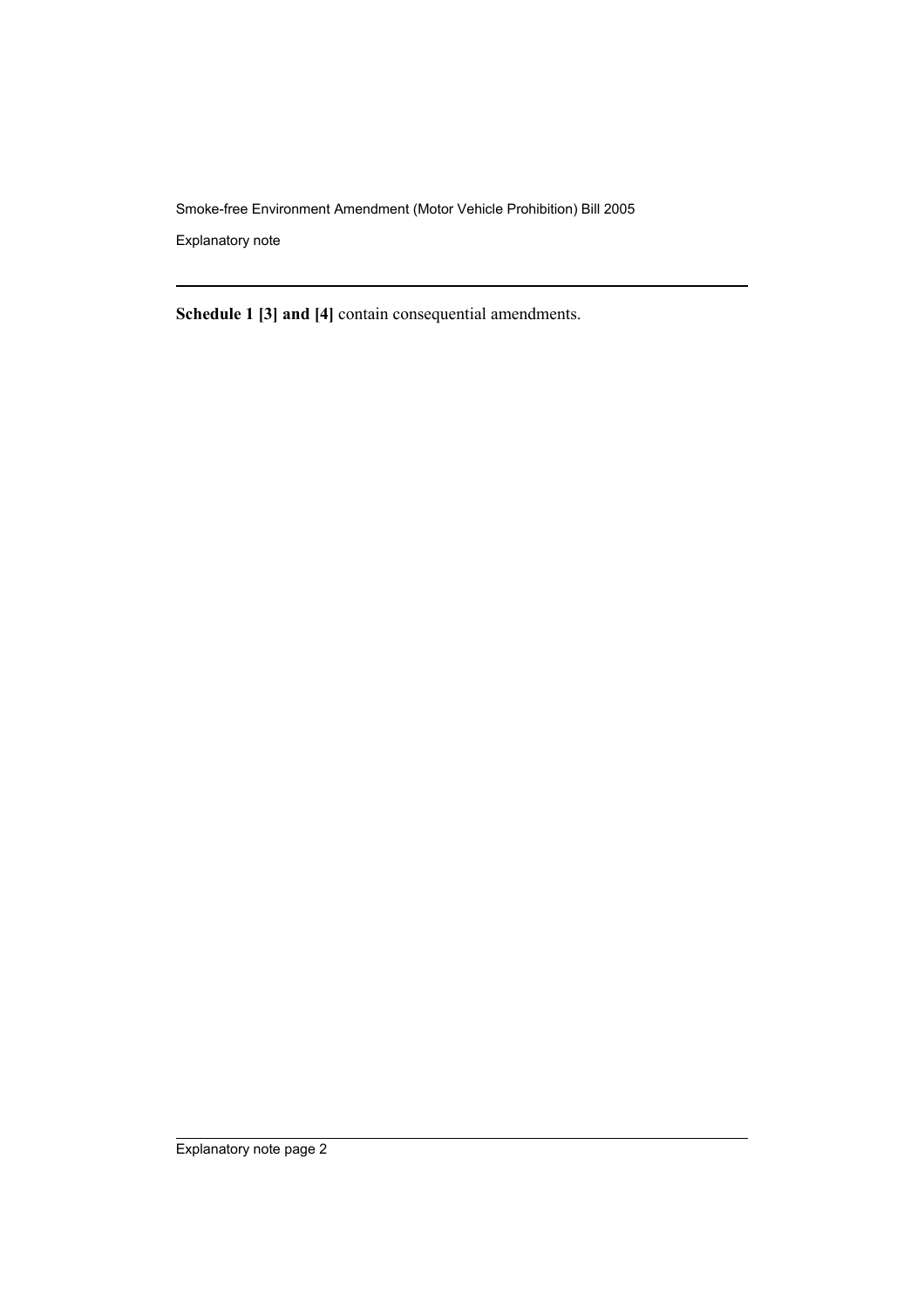Introduced by Revd the Hon F J Nile, MLC First print



New South Wales

# **Smoke-free Environment Amendment (Motor Vehicle Prohibition) Bill 2005**

### **Contents**

|                                                      | Page |
|------------------------------------------------------|------|
| 1 Name of Act                                        |      |
| 2 Commencement                                       |      |
| 3 Amendment of Smoke-free Environment Act 2000 No 69 | 2    |
| Schedule 1 Amendments                                |      |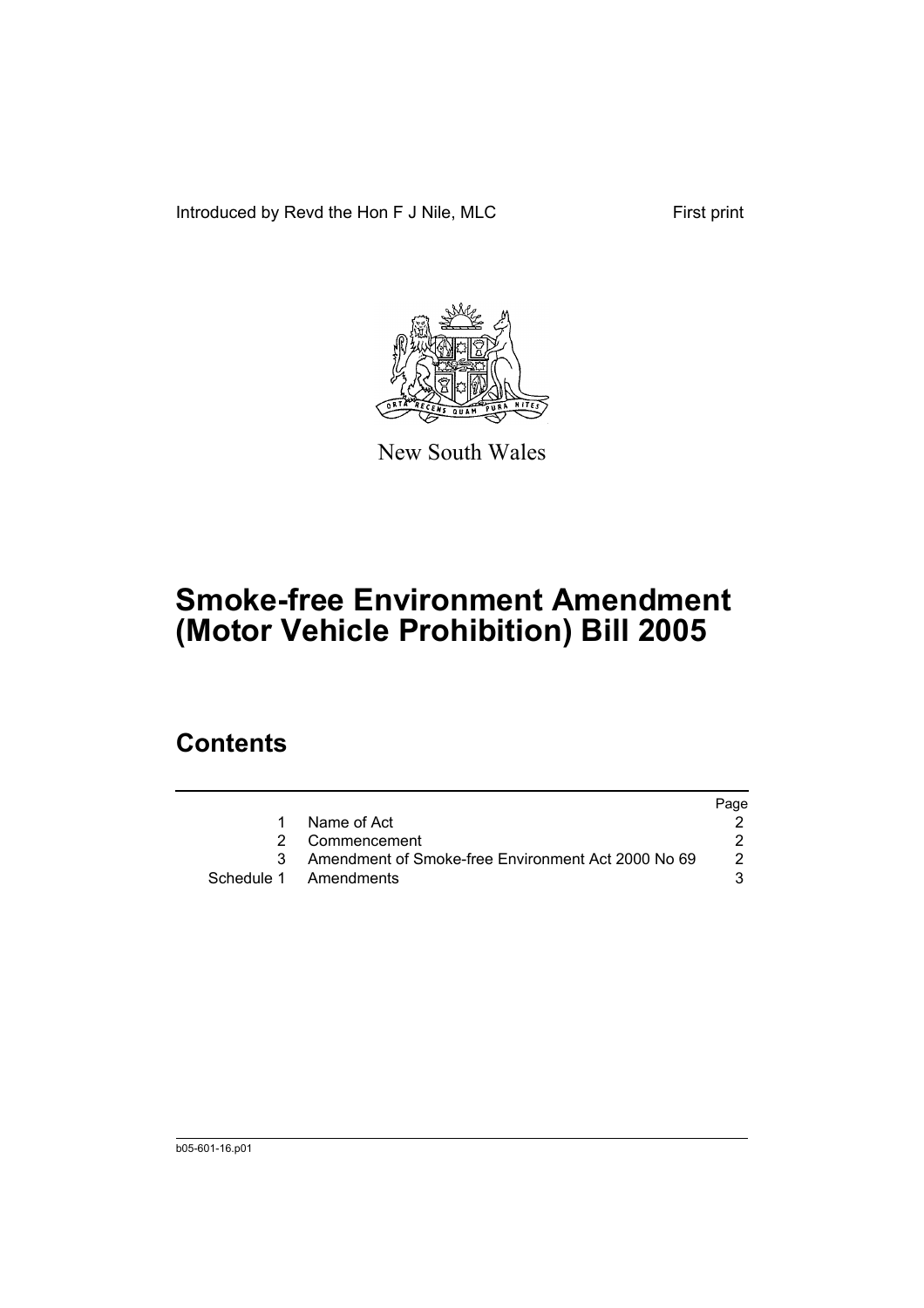

New South Wales

# **Smoke-free Environment Amendment (Motor Vehicle Prohibition) Bill 2005**

No , 2005

#### **A Bill for**

An Act to amend the *Smoke-free Environment Act 2000* to prohibit smoking in motor vehicles.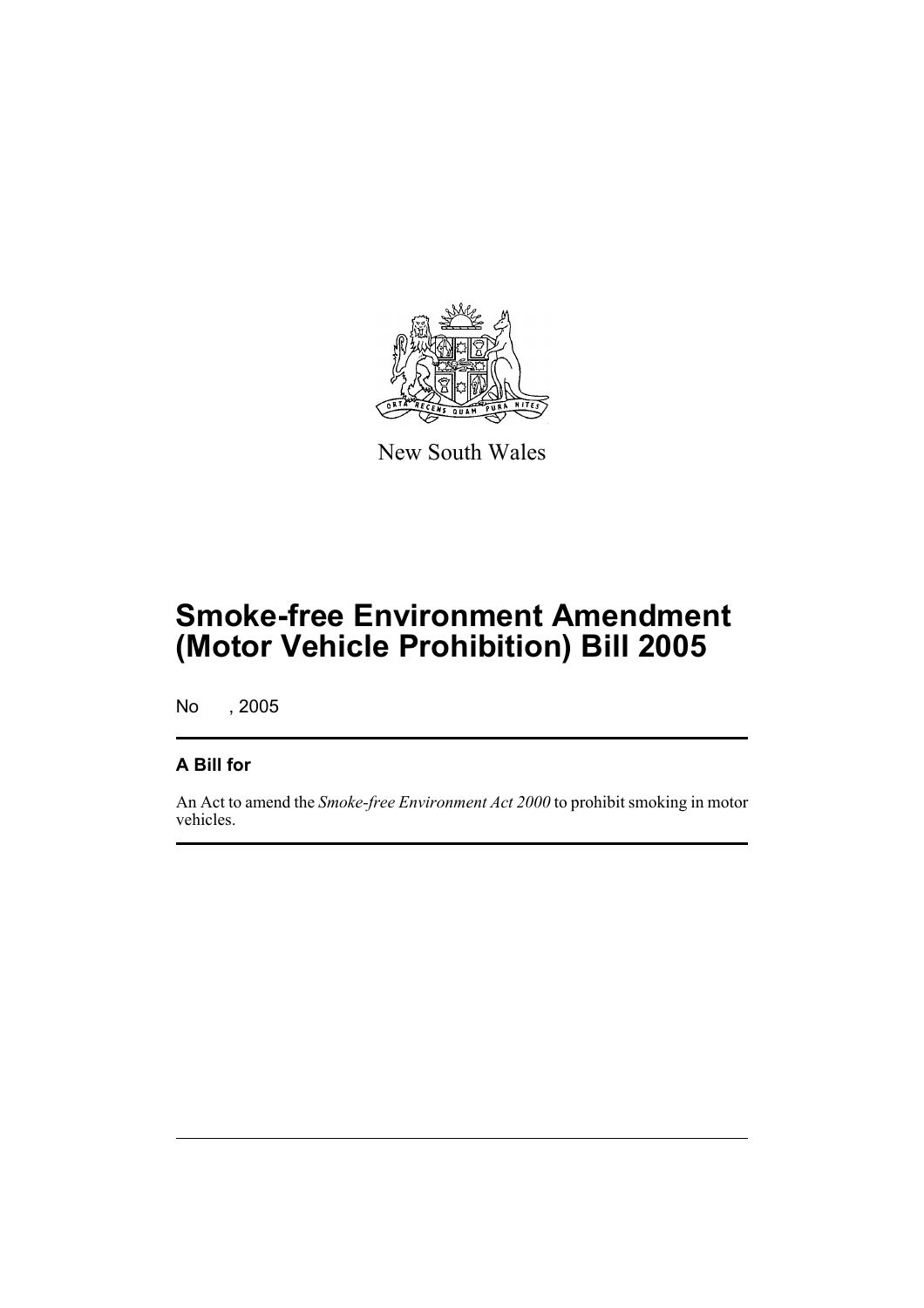<span id="page-4-2"></span><span id="page-4-1"></span><span id="page-4-0"></span>

|   | The Legislature of New South Wales enacts:                                                |                     |
|---|-------------------------------------------------------------------------------------------|---------------------|
|   | Name of Act                                                                               | $\overline{c}$      |
|   | This Act is the Smoke-free Environment Amendment (Motor Vehicle<br>Prohibition) Act 2005. | 3<br>$\overline{4}$ |
|   | <b>Commencement</b>                                                                       | 5                   |
|   | This Act commences on the date of assent.                                                 | 6                   |
| 3 | Amendment of Smoke-free Environment Act 2000 No 69                                        | $\overline{7}$      |
|   | The <i>Smoke-free Environment Act 2000</i> is amended as set out in<br>Schedule 1.        | 8<br>9              |